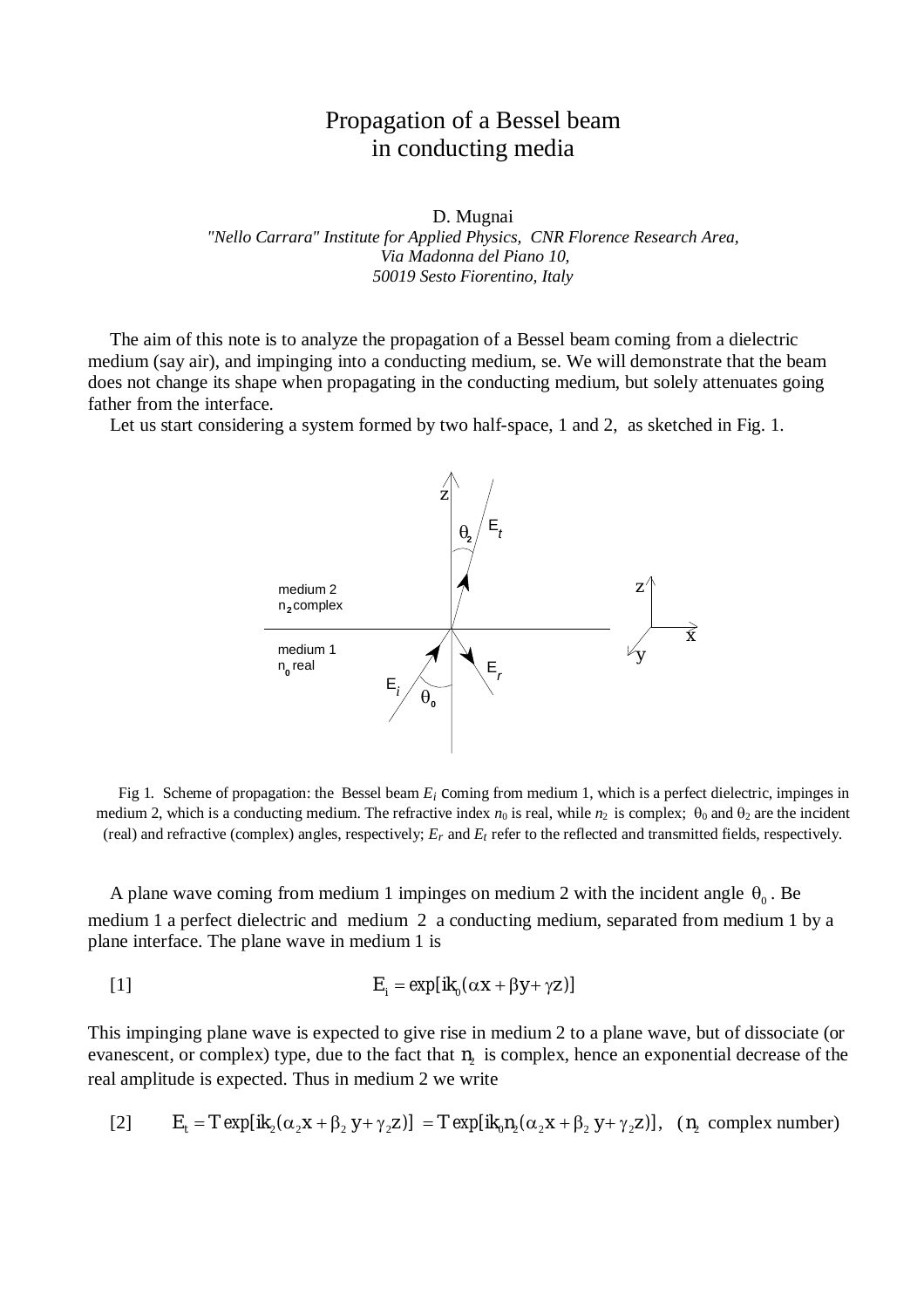where  $k_0$  and  $k_2 = (n_2 k_0)$ , are the wave numbers in medium 1 (vacuum or air) and in medium 2, respectively; *T* is the transmission coefficient;  $\alpha$ ,  $\beta$ ,  $\gamma$  are the real cosine directors of the direction of propagation in medium 1, while  $\alpha_2$ ,  $\beta_2$ , and  $\gamma_2$  are constants only subject to the condition that

$$
\alpha_2^2 + \beta_2^2 + \gamma_2^2 = 1.
$$

For the sake of simplicity we have taken the amplitude of the incoming wave equal to one, and we have omitted the temporal factor  $exp(i\omega t)$ .

In a system of spherical coordinates the quantities  $\alpha$ ,  $\beta$ ,  $\gamma$  may be written as

$$
\alpha = \sin \theta_0 \cos \psi, \beta = \sin \theta_0 \sin \psi, \gamma = \cos \theta_0,
$$

and

[3] 
$$
\alpha_2 = \sin \theta_2 \cos \psi_2, \beta_2 = \sin \zeta_2 \sin \psi_2, \gamma_2 = \cos \theta_2,
$$

where both  $\theta_2$  and  $\psi_2$  could in principle be complex angles.

However, it is not so, as can be inferred by simple physical considerations. As known [1], in the propagation through a plane interface into a conducting medium the surfaces of constant amplitude must be parallel to the interface. Thus, in order to meet this condition the products  $n_2\alpha_2$  and  $n_2\beta_2$  in Eq. [2] have to be both real, otherwise the constant-amplitude surfaces would be plane, but with an inclination with respect to the interface

Since the products  $n_2\alpha_2$  and  $n_2\beta_2$  are real, even  $\tan \psi_2$  is real, as ratio of two real numbers:

$$
\tan \psi_2 = \frac{n_2 \beta_2}{n_2 \alpha_2} = \frac{n_2 \sin \theta_2 \sin \psi_2}{n_2 \sin \theta_2 \cos \psi_2}
$$

Hence  $\psi_2$  is a real angle.

Now, by equating on the interface  $z = 0$  the phase distribution of the impinging wave to that of the refracted wave, and choosing  $\psi_2 = \psi$ , we find the Snell law, that is

$$
n_2 \sin \theta_2 = \sin \theta_0 \quad (n_0 = 1).
$$

It turns out that  $\theta_2$  is complex:

$$
\sin \theta_2 = \frac{1}{n_2}
$$

Coming back to Eq. [2], it is expedient to refer to a cylindrical coordinates system  $(\rho, \vartheta, z)$  such that

$$
x = \rho \cos \varphi, \quad y = \rho \sin \varphi, \quad z = z.
$$

Thus, Eqs. [1] and [2] can be written as